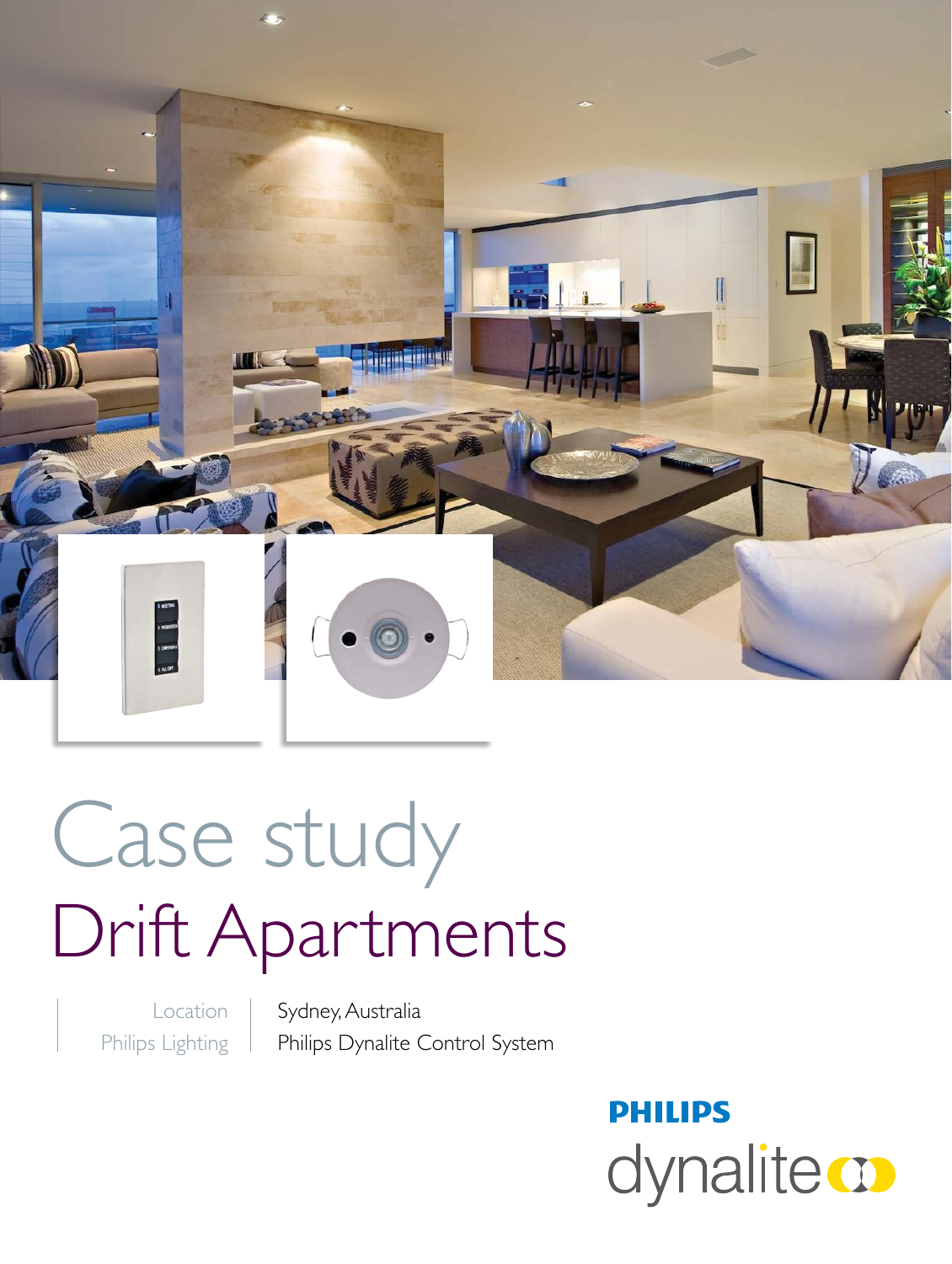#### **Background**

Sammut Developments built the luxury Drift Apartment complex in the Sydney beachside suburb of Cronulla, in conjunction with Cameron Jones Architects and Smart Home Solutions. The 11-apartment development is set over six floors, with two apartments per storey and one large penthouse crowning the top level.

All standard apartments feature three bedrooms, a media room and approximately 80 square-meters of balcony space. The building also includes two basement levels of car parking with a double garage for each apartment, plus a further single garage for each apartment to cater for visitors.

Sammut always includes automation systems into their developments to create a point of difference.

#### The Challenge

The target market for Drift Apartments is for discerning 'emptynesters' and retirees, many of whom are downsizing from larger homes to maximize their amenities and sense of security, while simplifying their lifestyle. It was understood that many potential residents would already be familiar with home automation systems and would have expectations to match.

The main design criteria for the home automation was for ease of operation, security and consolidation of all integrated systems onto one control platform. The Dynalite platform is second to none in these respects, offering premium levels of integration into the various building systems and services.

#### The Solution

Philips Dynalite control solutions have delivered a seamlessly intuitive integrated home automation solution for Drift Apartments.

For a visitor arriving by car, an IP-based intercom in the driveway to the basement carpark allows communication with the relevant apartment. When the apartment owner grants access to their guest, the garage door is released and a message is sent to the Dynalite system, which illuminates a pathway to the visitor's garage, opens the garage door and automatically switches on the lights. After parking their car, visitors are directed by lights to the lift, which is then cleared for access to the relevant floor.

The security for the individual apartments is also integrated into the Dynalite control platform.

The Dynalite user interface allows the resident to unlock and release the door without even having to turn a handle. The keyless entry also includes an external concealed fob reader, which saves the resident from fumbling for keys. Once inside, the door operation is disabled once the security system is armed.

Inside the apartments, the home automation has been configured to maximize simplicity while minimizing unnecessary wall or ceiling clutter. As standard, the lights, blinds, under-floor heating, air conditioning, fireplace and AV systems are all controllable through the Dynalite interface. However, residents can individualize their apartment.

As such, each apartment has an extensive structured cabling system in place to allow each owner to decide exactly where they want their TV located, whether they want the AV system to provide music throughout the apartment and exactly how they want their lights to respond. Also optionally available was for an RTI remote control unit to enable wireless control of all integrated systems from anywhere in the apartment.



#### Fast facts

| Project                                                                                                               |
|-----------------------------------------------------------------------------------------------------------------------|
| Drift Apartments                                                                                                      |
| Location                                                                                                              |
| Sydney, Australia                                                                                                     |
| <b>Property Developer</b>                                                                                             |
| Sammut Developments                                                                                                   |
| Architects                                                                                                            |
| Cameron Jones Architrects                                                                                             |
| Systems Integrator                                                                                                    |
| <b>Smart Home Solutions</b>                                                                                           |
| Products                                                                                                              |
| DDLE802 Leading Edge Dimmer Controller, DR2P Revolution Keypads,<br>DUS804C Multifunction Sensors, DDTC001 Timeclock. |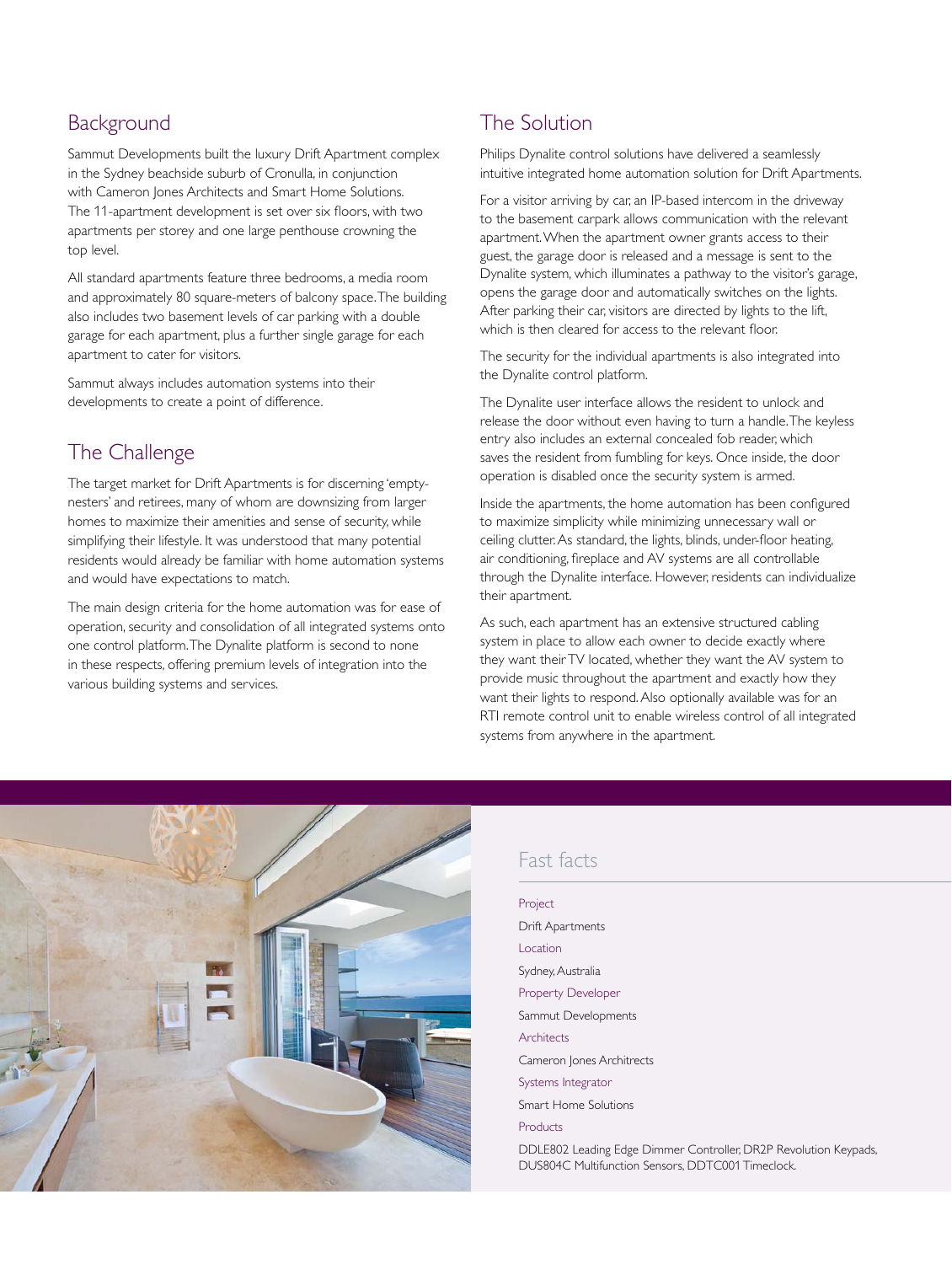

### As standard, the lights, blinds, under-floor heating, air conditioning, fireplace and AV systems are all controllable

During initial commissioning, standard functions and scenes were programmed into each system, but once the owners had taken up residence, the settings were customized to match their individual expectations. Standard lighting scenes include high, medium and low settings for all areas, but additional modes can also be programmed – such as 'entertaining', 'party' and 'night' – which can be selected from a centralized user interface located in the kitchen. User interfaces comprise a combination of single- and double-column DR2P Revolution keypads.

Multifunction sensors are used to automatically activate lighting in bathrooms, walk-in-robes, pantries and hallways when somebody is present. An inbuilt system timeclock also allows functions to occur at specified times or relative to sunrise and sunset times.

Each of the ten main apartments has 24 dimmed lighting circuits and 32 relay channels for blind control, access control, heating, cooling and AV systems. Each apartment is treated as an entirely separate standalone network, with a twelfth network covering the common and outdoor areas. DLight II was used to commission the apartments.

#### **Benefits**

From the pre-construction design stage through to final handover and beyond, the close working relationship between the developers, the architect and the integrator enabled the creation of a costeffective, high-performing solution worthy of the caliber of this luxury development. This was reflected when the development won the prestigious Australia-wide HIA Australian Apartment Project of the Year in 2012.

Using a Dynalite solution as the basis for the integration for this development delivers the best functionality and value for money.